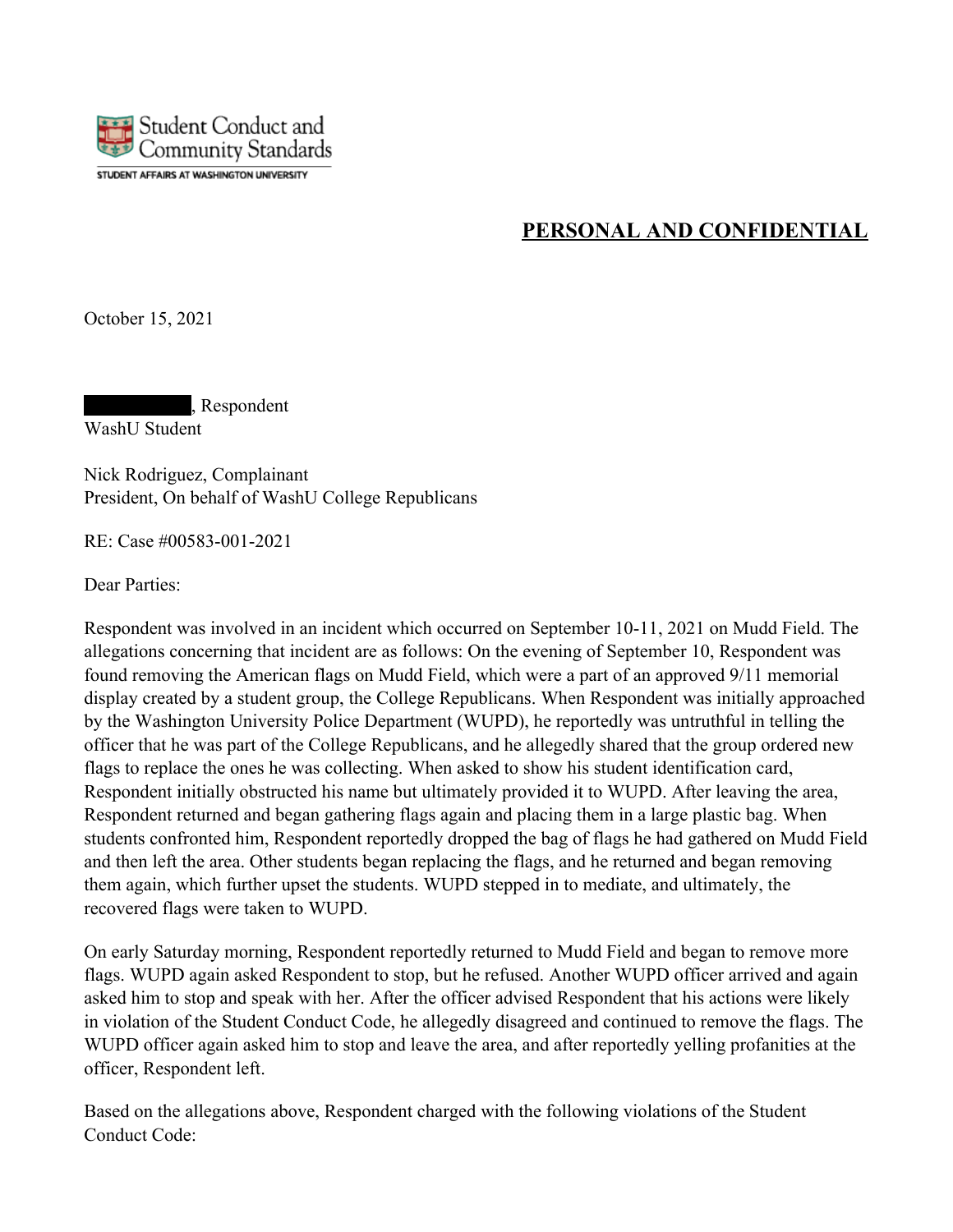- *University Student Conduct Code/2. Interfering with the rights Interfering with the rights of other members of the University community or visitors to the University to engage in educational, recreational, residential, administrative, professional, business, and ceremonial activities or other functions.,*
- *University Student Conduct Code/12. Furnishing false information Knowingly furnishing false information to the University, or one acting on its behalf, including but not limited to (a) the falsification of information in applications for admission or financial aid, or (b) the intentional passing of an insufficient funds check or fraudulent money order in payment of any financial obligation to the University, or (c) filing a false police report.,*
- *University Student Conduct Code/14. Knowingly making a false claim Knowingly making a false claim to represent the University or a student group of the University.,*
- *University Student Conduct Code/16. Failure to Comply Failure to comply with the reasonable and lawful request of University officials or designees acting in the performance of their duties*
- *University Student Conduct Code/17. Theft/unauthorized taking Theft, attempted theft, unauthorized taking or use of any University, public, or private property.*

I met with Respondent, the Complainant College Republicans' President and two other members, one of whom witnessed and video recorded Respondent's actions. I also met with the responding WUPD officers. I have completed my investigation into this matter and am writing to inform the parties of my decision in the case filed against the Respondent under the University Student Conduct Code.

I was able to confirm with the Office of Campus Life that the College Republicans 9/11 memorial with the American flag display on Mudd Field was approved by the University from Thursday, September 10, 2021 through Sunday, September 12, 2021.

In my meeting with Respondent, he admitted that he removed flags from the display and placed them in several plastic bags on Friday night, September 10, 2021 and on Saturday morning, September 11, 2021. Respondent was not authorized to remove the flags. The Respondent shared with me that he took these actions to engage in his own protest and to "cultivate a conversation" that he believes has not been happening around the role of 9/11 and America's history over the past twenty years. He denied being untruthful or uncooperative in his interactions with WUPD.

Following my conversation with the Respondent, I contacted each of the WUPD officers who were present and interacted with him on both Friday and Saturday. Multiple officers stated that he told them he was a member of the College Republicans and that he received a new shipment to replace the flags he was removing. Officers reported that on Friday night, Respondent was asked three times for his student identification, and when he initially showed his student identification card, he covered his name with his fingers. Eventually, he showed them his entire identification card.

On Saturday, when Respondent returned to Mudd Field and again began removing flags, WUPD officers who responded told me they had to ask him repeatedly to stop removing the flags and to have a conversation with them, but he continued to remove flags as they asked him to identify himself. Eventually, he did stop to speak with them and show them his identification. He then left the area.

## **CONCLUSION:**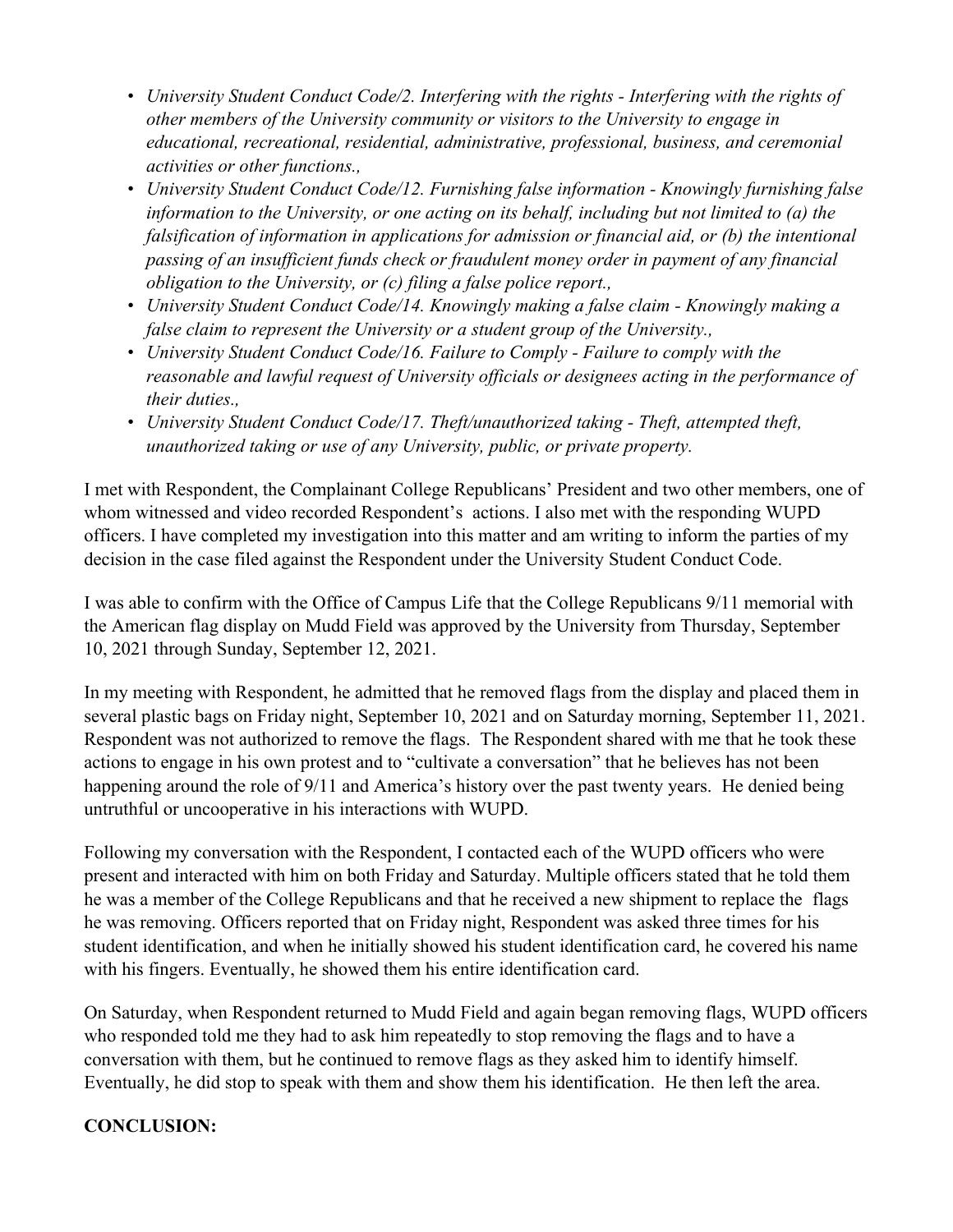I have considered the evidence and statements gathered during the course of the investigation. I find the WUPD officer statements credible, and I appreciate Respondent's acknowledgement that he removed the flags. I find that it is more likely than not that the Respondent is responsible for violating Offense Nos. 2, 12, 14, 16, and 17 of the Student Conduct Code.

# **SANCTIONS:**

As a result of the finding of responsibility, I am imposing the following sanctions:

## *Probation and Warning*

Respondent is placed on probation for the remainder of his enrollment at the University. If Respondent is found in violation of the above offenses or any other Code violation during the remainder of his enrollment at Washington University, the Student Conduct Board will determine sanctions, including potential suspension or expulsion from the University community.

# *Educational Remedies*

Respondent will be expected to meet with a university faculty or staff member and complete an essay on a topic, which will be determined by my office. The purpose of this educational sanction is to encourage meaningful reflection on his actions and their impact on other members of our community. I will be in touch with Respondent no later than Friday, October 22, 2021 to provide further details. The deadline to complete this sanction is Friday, November 5, 2021.

## *Restitution*

Respondent is directed to pay \$500 restitution for the flags that were damaged by Friday, October 29, 2021. Payment must be made in the form of a check or money order made payable to Washington University and delivered or mailed to the Office of Student Conduct and Community Standards.

## **APPEAL:**

The Complainant and Respondent students have the opportunity to appeal the above decision. All appeals must be submitted in writing within fourteen (14) days from the date of this letter. As set forth in Section VII.C of the Student Code of Conduct, the scope of the appeal is limited to the following:

- the hearing was unfair; or
- the sanction imposed was insufficient or excessive.

When submitting an appeal, students are encouraged to provide all relevant materials to support their request for review. Upon receipt of the materials, the Chair of the University Student Conduct Board will review the materials and issue a written decision.

Appeals should be emailed to **StudentConduct@wustl.edu.**

If either party has any questions regarding the decision or appeal process, please feel free to contact me. For information regarding the University Student Conduct Code and Procedures, including the review